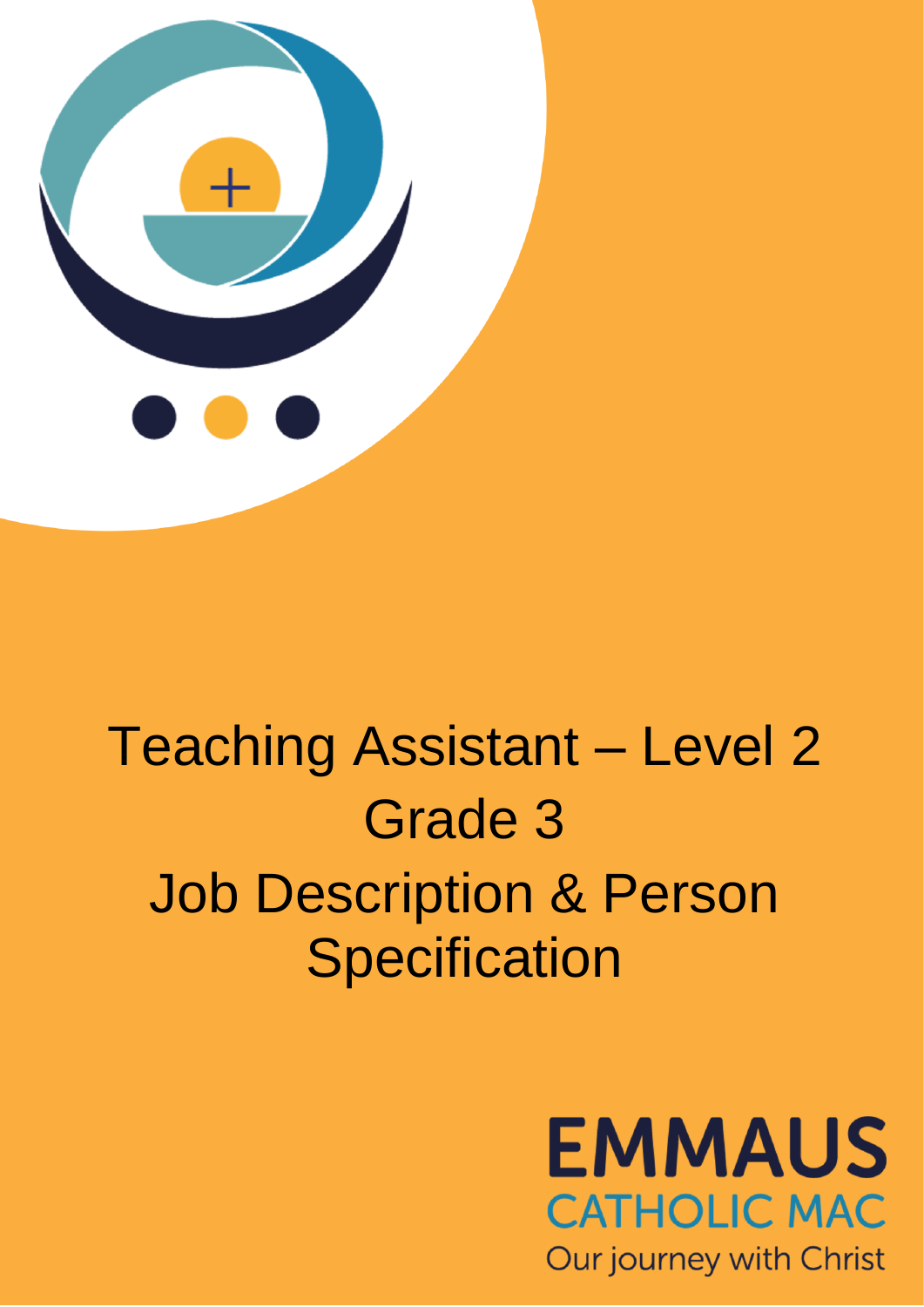

### **Job Description for Teaching Assistant – Level 2**

**Grade:** Emmaus Catholic MAC Pay Scales Grade 3 (SCP 3-4) £18,562 - £18,933 per annum FTE (term time only pro-rata)

#### **Line Manager**: Principal

#### **GENERAL PROFESSIONAL DUTIES AND RESPONSIBILITIES**

Level 2 staff provide more specific support and work under the supervision and guidance of a classroom teacher. The basic entry requirement is NVQ 2 and staff who are not already qualified are required to work towards it.

Key Features: To undertake work/care/support programmes, to enable access to learning and to assist a teacher in the management of pupils and the classroom. To support teaching staff in the development and education of pupils including the provision of specialist skills as appropriate.

#### **SPECIFIC RESPONSIBILITIES**

#### **DUTY HOURS**

The postholder will be required to work 32.5 hours per week 8.30am – 3.30pm, 5 days per week, term time only + 5 training days per year.

## **MAIN DUTIES**

#### **Support for Pupils**

- **EXECT** Assist pupils, on an occasional basis, with personal hygiene routines including toilet training, changing on incontinent/sick children, dressing and undressing.
- Supervise the activities of individuals or groups of children (normally up to 8) within the classroom.
- Under the instruction/guidance of a teacher, support pupils with sensory and/or physical impairment.
- Under the instruction/guidance of a teacher, support pupils with nonspecific learning difficulties
- Under the instruction/guidance of a teacher, support pupils with behavioural, emotional and social development needs e.g. implementation of behaviour management policies/promotion of school policies relating to pupil behaviour.
- Under the instruction/guidance of a teacher/external agency worker support pupils with communication and interactions difficulties.
- Assist pupils in the use of resources including IT.
- Maintain pupils' interests and motivation.
- Support individuals and group work assigned by the teacher is raising core skills.
- Support individual education plans.
- Escorting pupils home as required, with another member of staff.
- To be aware of pupil problems, achievements, progress and report to the teacher as agreed.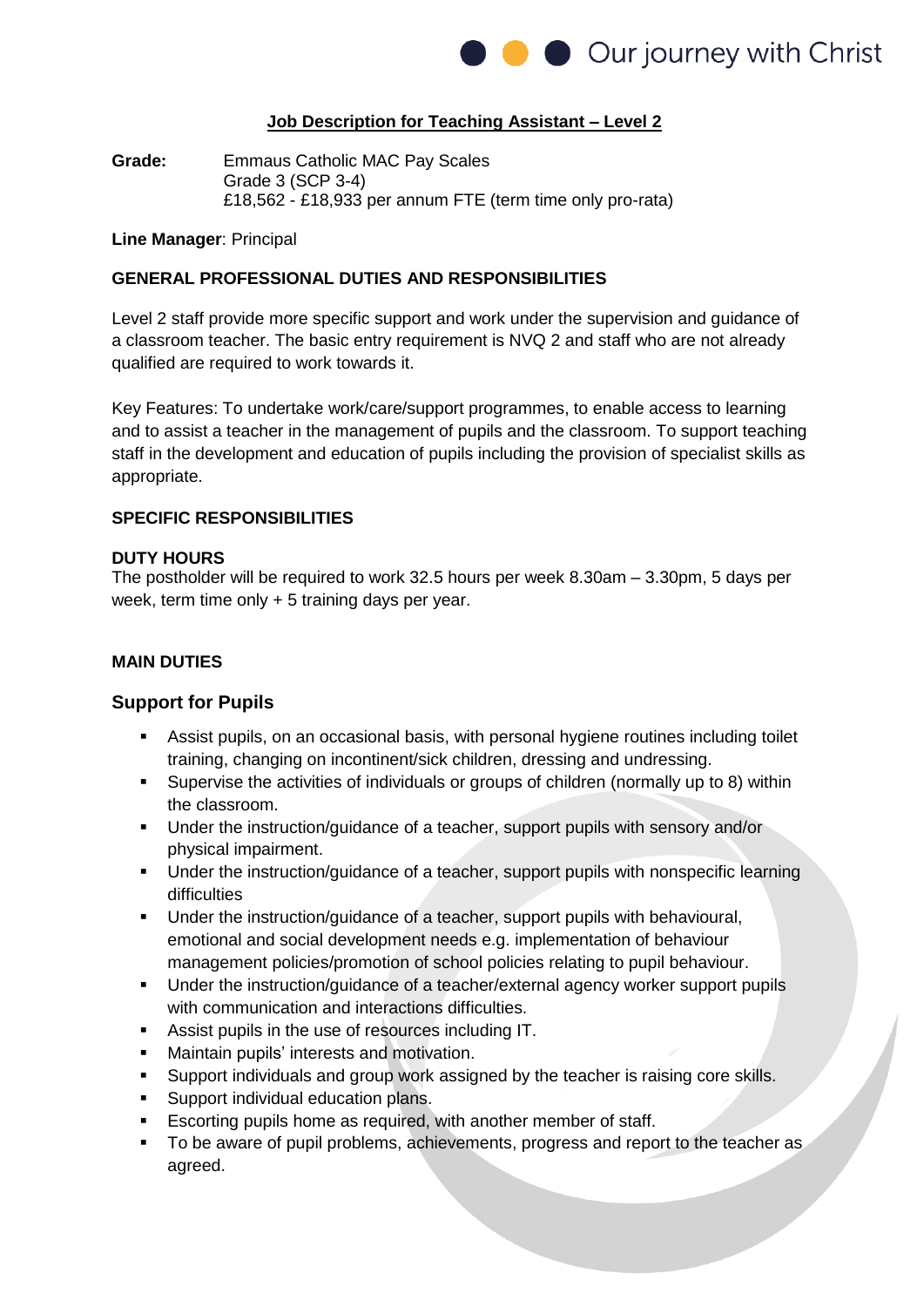

- Supervise and provide particular support for pupils, including those with special needs ensuring their safety and access to learning activities.
- **Establish a constructive relationship with pupils and interact with them according to** individual needs.
- Provide feedback to pupils in relation to progress and achievement under the guidance of a teacher.

# **Support for the Teacher/School**

- Provide support for learning activities by making a contribution to supporting a teacher in the planning and evaluation of learning activities and supporting the delivery of learning activities.
- Contributing to the organisation of effective learning environments and maintaining appropriate records.
- Undertake routine marking in line with school policy.
- **•** Design and produce displays with minimal supervision.
- Contributing to the recording of information to pupil records (e.g. assessment information)
- Work with parents to enhance pupils learning.
- **EXEC** Liaise with parents as appropriate.
- Support out of hours school learning activities (within established guidelines)
- Monitor pupils' responses to learning activities and record achievement/progress as directed.
- **Provide regular feedback to teachers on pupil achievement, progress and problems.**
- **Promote good pupil behaviour, dealing promptly with conflict and incidents and** reporting in line with school policy.
- Establish constructive relationships with parents/carers.
- Administer routine tests and invigilate exams.
- Support the use of ICT in learning activities and develop pupil's competence and independence in its use.
- Participate in training and other learning activities and performance development as required.
- Be aware of and comply with policies and procedures relating to child protection, equal opportunities, health and safety, security, confidentiality and data protection, reporting all concerns to the appropriate person.
- Contribute to the overall ethos/work/aims of the school.
- Attend and participate in relevant meetings as required.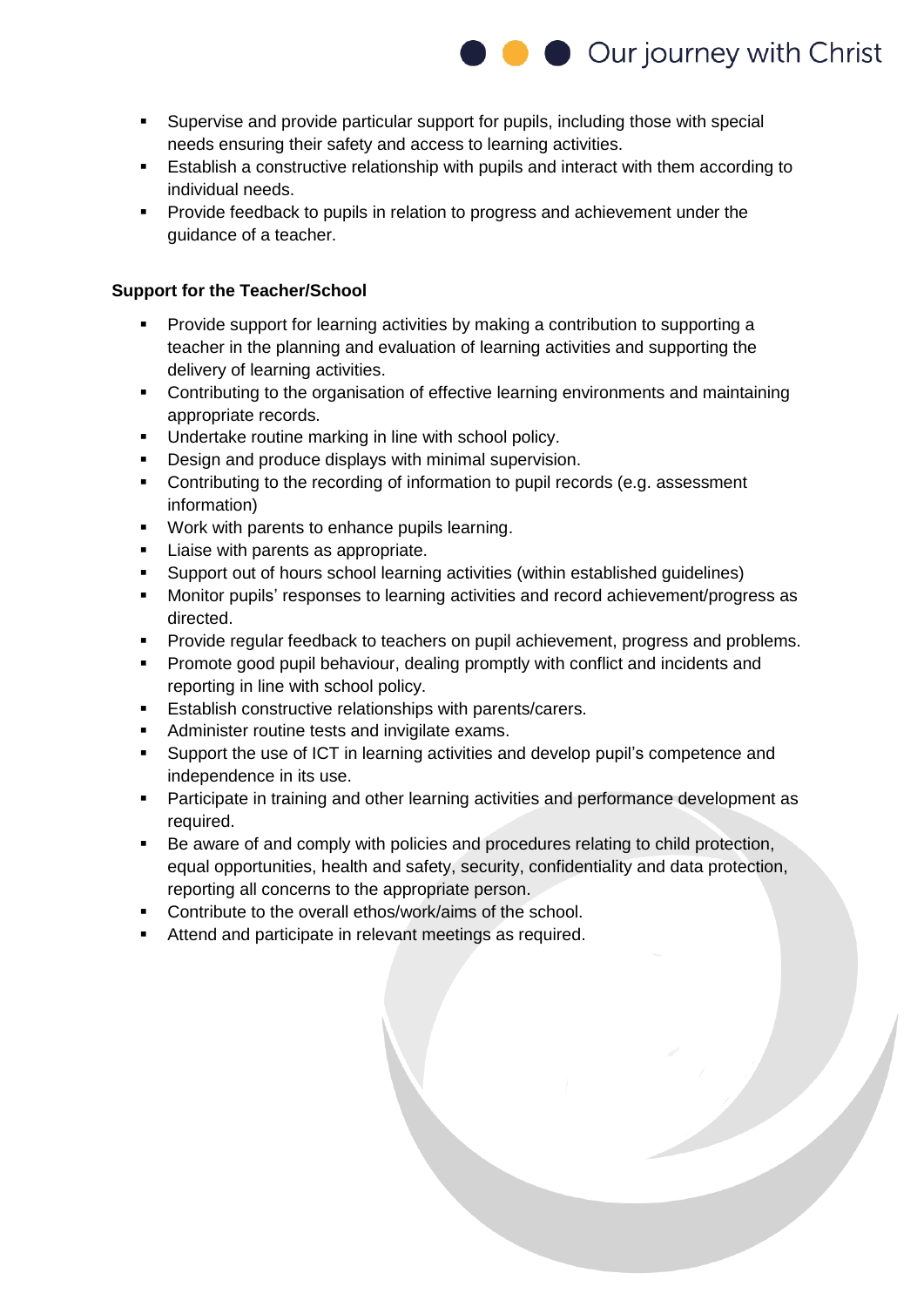

# **Person Specification for Learning & Support Assistant – Level 2**

| <b>Task</b>                             | Essential | Desirable |  |
|-----------------------------------------|-----------|-----------|--|
| <b>Qualifications and Training</b>      |           |           |  |
| G.C.S.E's 4 and above in Maths &        |           |           |  |
| English                                 | ✓         |           |  |
| NVQ Level 2 Certificate in              |           |           |  |
| <b>Supporting Teaching and Learning</b> |           |           |  |
| in Schools, or equivalent               |           |           |  |
| qualification in Childcare and          |           |           |  |
| Education.                              |           |           |  |
| Very good numeracy and literacy         |           |           |  |
| skills.                                 | ✓         |           |  |
| Training and accreditation in           |           |           |  |
| relevant "specialist" areas beneficial  |           |           |  |
| to the school. E.g. a particular        |           |           |  |
| curriculum area or learning area e.g.   |           |           |  |
| science, maths, bi-lingual, SEN,        |           |           |  |
| behaviour.                              |           |           |  |
| <b>Knowledge and Experience</b>         |           |           |  |
| Demonstrable experience of working      |           |           |  |
| with or caring with children of a       | ✓         |           |  |
| relevant age.                           |           |           |  |
| General understanding of School         |           |           |  |
| policies and procedures relating to     | ✓         |           |  |
| health and safety, behaviour,           |           |           |  |
| attendance, equal opportunities and     |           |           |  |
| child protection.                       |           |           |  |
| General knowledge of                    |           |           |  |
| national/foundation stage curriculum    | ✓         |           |  |
| and other basic learning                |           |           |  |
| programmes/strategies.                  |           |           |  |
| Basic understanding of child            |           |           |  |
| development and learning                | ✓         |           |  |
| processes.                              |           |           |  |
| <b>Practical Skills</b>                 |           |           |  |
| Listens well and communicates           |           |           |  |
| clearly and fluently with colleagues    | ✓         |           |  |
| on a wide level.                        |           |           |  |
| Works effectively with a broad range    |           |           |  |
| of stakeholders and partners.           | ✓         |           |  |
| A basic knowledge of first aid.         |           |           |  |
|                                         | ✓         |           |  |